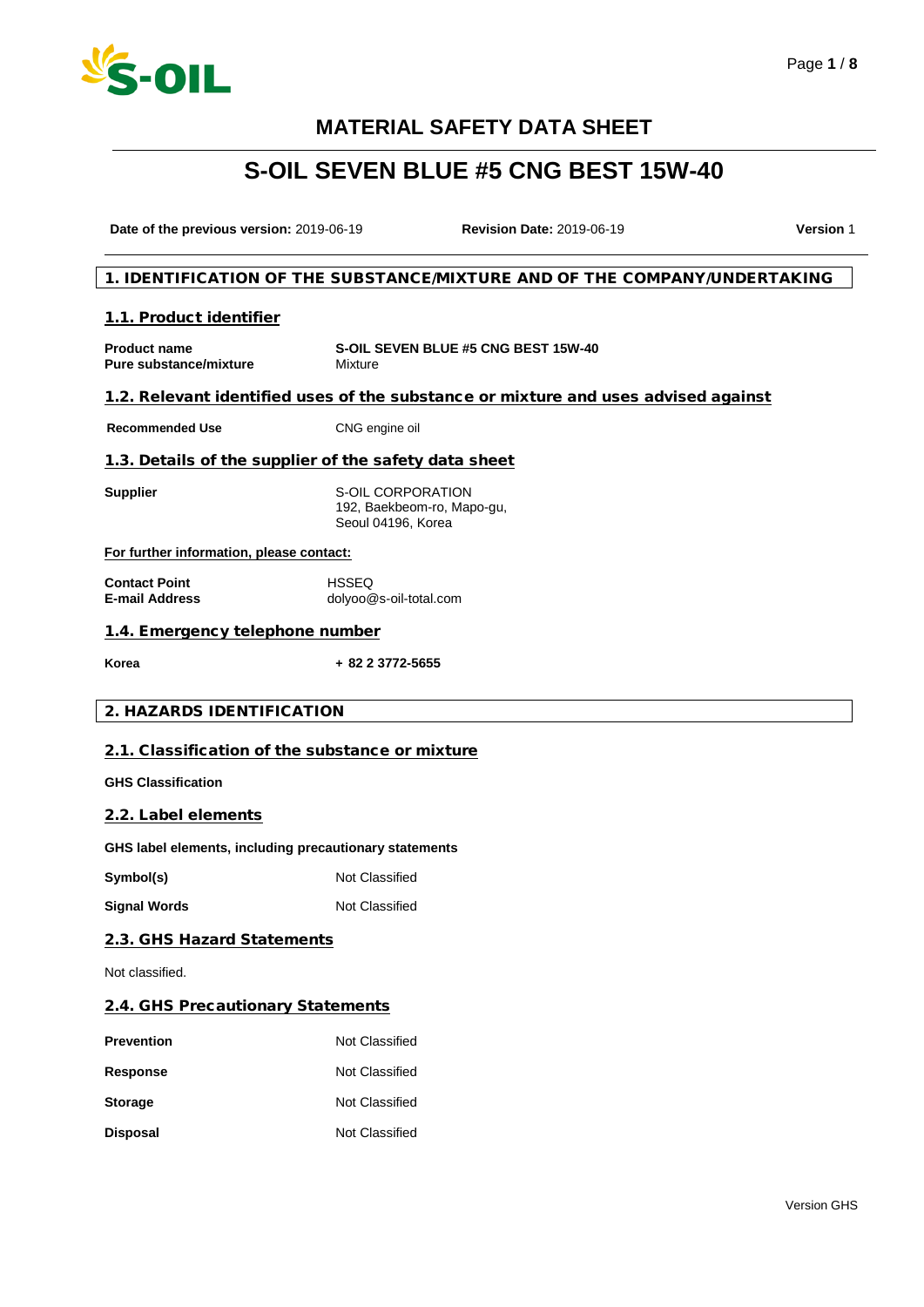

# **S-OIL SEVEN BLUE #5 CNG BEST 15W-40**

**Date of the previous version:** 2019-06-19 **Revision Date:** 2019-06-19 **Version** 1

### 2.5. Other hazards

**Physical-Chemical Properties** Contaminated surfaces will be extremely slippery.

**Environmental properties** Should not be released into the environment

### 3. COMPOSITION/INFORMATION ON INGREDIENTS

### 3.1. Mixture

| <b>Chemical Name</b>                                                      | <b>CAS-No</b> | <b>EC-No</b> | Weight %      |
|---------------------------------------------------------------------------|---------------|--------------|---------------|
| Severely hydrogenated heavy paraffinic<br>distillate                      | 64742-54-7    | 265-157-1    | >70.0         |
| Mixed Performance Additive                                                | Mixture       |              | $10.0 - 12.0$ |
| Viscosity Modifier Additive                                               | Mixture       |              | $8.0 - 11.0$  |
| Polymer Esters of Methacrylic Acid and Mixed<br>Mixed long chain Alcohols | Mixture       |              | $0.03 - 1.0$  |
| Polymerized Dimethyl Silicone Fluid                                       | Mixture       | -            | $0.03 - 1.0$  |

**Additional information** Product containing mineral oil with less than 3% DMSO extract as measured by IP 346

### 4. FIRST AID MEASURES

### 4.1. Description of first-aid measures

| <b>General advice</b>                                            | IN CASE OF SERIOUS OR PERSISTENT CONDITIONS, CALL A DOCTOR<br>OR EMERGENCY MEDICAL CARE.                                                                                                                                           |  |
|------------------------------------------------------------------|------------------------------------------------------------------------------------------------------------------------------------------------------------------------------------------------------------------------------------|--|
| Eye contact                                                      | Rinse thoroughly with plenty of water, also under the eyelids.                                                                                                                                                                     |  |
| <b>Skin contact</b>                                              | Remove contaminated clothing and shoes. Wash skin with soap and water.<br>Wash contaminated clothing before reuse. High pressure jets may cause skin<br>damage. In this case, the casualty should be sent immediately to hospital. |  |
| <b>Inhalation</b>                                                | Move to fresh air.                                                                                                                                                                                                                 |  |
| Ingestion                                                        | Do NOT induce vomiting. Never give anything by mouth to an unconscious<br>person. Call a physician or Poison Control Center immediately.                                                                                           |  |
| 4.2. Most important symptoms and effects, both acute and delayed |                                                                                                                                                                                                                                    |  |
| Eye contact                                                      | Not classified.                                                                                                                                                                                                                    |  |
| <b>Skin contact</b>                                              | Not classified. High pressure injection of the products under the skin may have<br>very serious consequences even though no symptom or injury may be<br>apparent.                                                                  |  |

## **Inhalation Inhalation** Not classified. Inhalation of vapors in high concentration may cause irritation of respiratory system. **Ingestion** Not classified. Ingestion may cause gastrointestinal irritation, nausea, vomiting and diarrhea.

### 4.3. Indication of immediate medical attention and special treatment needed, if necessary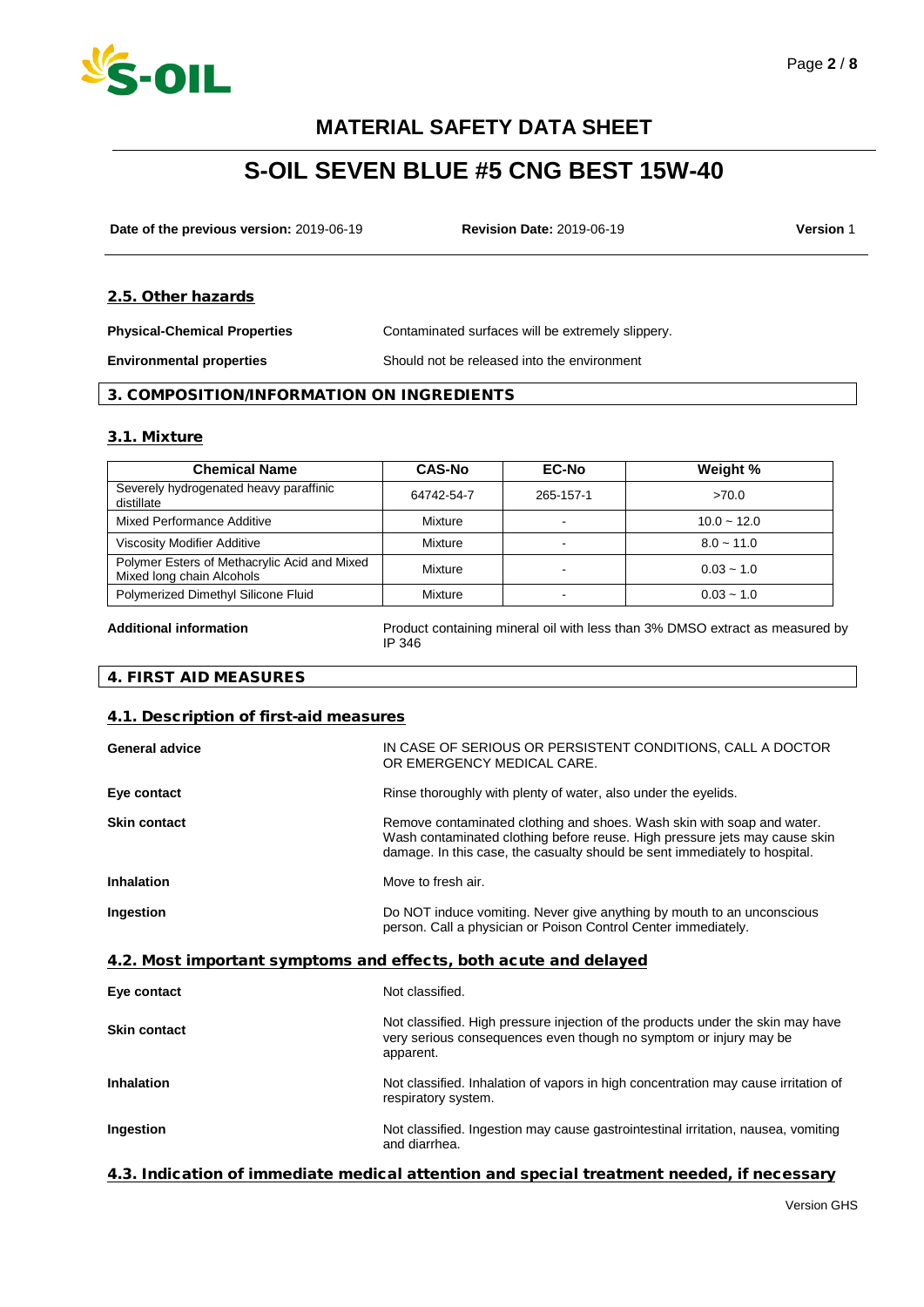

# **S-OIL SEVEN BLUE #5 CNG BEST 15W-40**

| Date of the previous version: 2019-06-19                   | <b>Revision Date: 2019-06-19</b>                                                                                                                                                                                                                                                                  | <b>Version 1</b> |  |
|------------------------------------------------------------|---------------------------------------------------------------------------------------------------------------------------------------------------------------------------------------------------------------------------------------------------------------------------------------------------|------------------|--|
| Notes to physician                                         | Treat symptomatically.                                                                                                                                                                                                                                                                            |                  |  |
| <b>5. FIRE-FIGHTING MEASURES</b>                           |                                                                                                                                                                                                                                                                                                   |                  |  |
| 5.1. Extinguishing media                                   |                                                                                                                                                                                                                                                                                                   |                  |  |
| Suitable extinguishing media                               | CO2, dry chemical, dry sand, alcohol-resistant foam.                                                                                                                                                                                                                                              |                  |  |
| Unsuitable extinguishing media                             | No information available                                                                                                                                                                                                                                                                          |                  |  |
| 5.2. Special hazards arising from the substance or mixture |                                                                                                                                                                                                                                                                                                   |                  |  |
| <b>Special Hazard</b>                                      | Incomplete combustion and thermolysis may produce gases of varying toxicity<br>such as carbon monoxide, carbon dioxide, various hydrocarbons, aldehydes<br>and soot. These maybe highly dangerous if inhaled in confined spaces or at<br>high concentration.                                      |                  |  |
| 5.3. Advice for fire-fighters                              |                                                                                                                                                                                                                                                                                                   |                  |  |
| Special protective equipment for fire-<br>fighters         | Wear self-contained breathing apparatus and protective suit.                                                                                                                                                                                                                                      |                  |  |
| <b>Other information</b>                                   | Cool containers / tanks with water spray. Fire residues and contaminated fire<br>extinguishing water must be disposed of in accordance with local regulations.                                                                                                                                    |                  |  |
| <b>6. ACCIDENTAL RELEASE MEASURES</b>                      |                                                                                                                                                                                                                                                                                                   |                  |  |
|                                                            | 6.1. Personal precautions, protective equipment and emergency procedures                                                                                                                                                                                                                          |                  |  |
| <b>General Information</b>                                 | Do not touch or walk through spilled material. Contaminated surfaces will be<br>extremely slippery.<br>Use personal protective equipment. Ensure adequate ventilation. Remove all<br>sources of ignition.                                                                                         |                  |  |
| 6.2. Environmental precautions                             |                                                                                                                                                                                                                                                                                                   |                  |  |
| <b>General Information</b>                                 | Do not allow material to contaminate ground water system. Try to prevent the<br>material from entering drains or water courses.<br>Local authorities should be advised if significant spillages cannot be contained.                                                                              |                  |  |
| 6.3. Methods and material for containment and cleaning up  |                                                                                                                                                                                                                                                                                                   |                  |  |
| <b>Methods for containment</b>                             | Dam up. Contain spillage, and then collect with non-combustible absorbent<br>material, (e.g.sand, earth, diatomaceous earth, vermiculite) and place in<br>container for disposal according to local / national regulations (see section 13).<br>Keep in suitable, closed containers for disposal. |                  |  |
| 6.4. Reference to other sections                           |                                                                                                                                                                                                                                                                                                   |                  |  |
| <b>Personal Protective Equipment</b>                       | See Section 8 for more detail.                                                                                                                                                                                                                                                                    |                  |  |
| <b>Waste treatment</b>                                     | See section 13.                                                                                                                                                                                                                                                                                   |                  |  |
| 7. HANDLING AND STORAGE                                    |                                                                                                                                                                                                                                                                                                   |                  |  |

### 7.1. Precautions for safe handling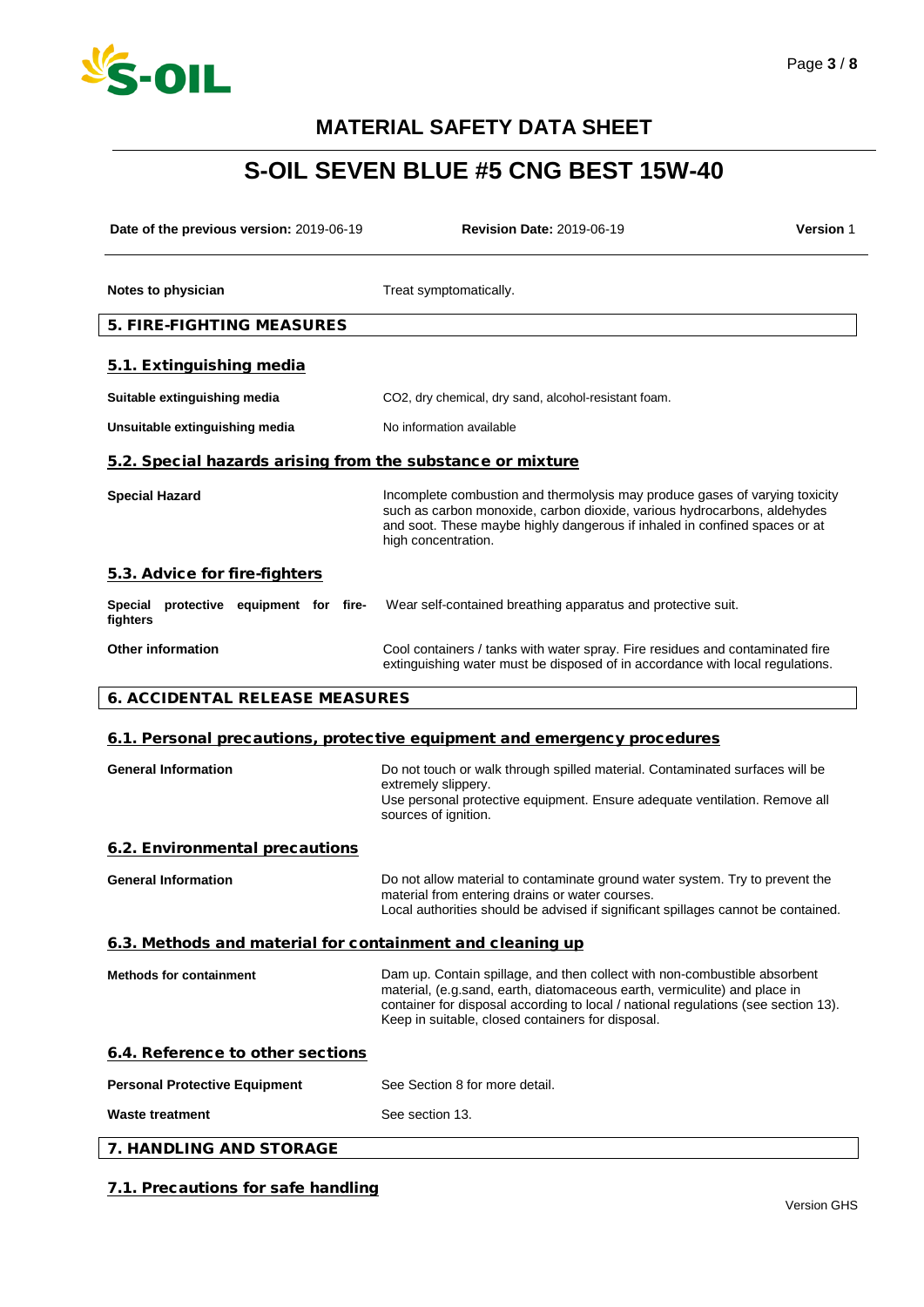

# **S-OIL SEVEN BLUE #5 CNG BEST 15W-40**

| Date of the previous version: 2019-06-19        | <b>Revision Date: 2019-06-19</b>                                                                                                                                                                                                                                                                                                                                                                                                                                                                                                                           | <b>Version 1</b> |
|-------------------------------------------------|------------------------------------------------------------------------------------------------------------------------------------------------------------------------------------------------------------------------------------------------------------------------------------------------------------------------------------------------------------------------------------------------------------------------------------------------------------------------------------------------------------------------------------------------------------|------------------|
| Advice on safe handling                         | When using, do not eat, drink or smoke. For personal protection see section 8.<br>Use only in well-ventilated areas. Do not breathe vapors or spray mist. Avoid<br>contact with skin, eyes and clothing.                                                                                                                                                                                                                                                                                                                                                   |                  |
| Prevention of fire and explosion                | Take precautionary measures against static discharges. Ground/bond<br>containers, tanks and transfer/receiving equipment.                                                                                                                                                                                                                                                                                                                                                                                                                                  |                  |
| <b>Hygiene measures</b>                         | Ensure the application of strict rules of hygiene by the personnel exposed to the<br>risk of contact with the product. Regular cleaning of equipment, work area and<br>clothing is recommended. Wash hands before breaks and immediately after<br>handling the product. Do not use abrasives, solvents or fuels. Do not dry hands<br>with rags that have been contaminated with product. Do not put product<br>contaminated rags into workwear pockets.                                                                                                    |                  |
|                                                 | 7.2. Conditions for safe storage, including any incompatibilities                                                                                                                                                                                                                                                                                                                                                                                                                                                                                          |                  |
| <b>Technical measures/Storage</b><br>conditions | Keep away from food, drink and animal feedingstuffs. Keep in a bunded area.<br>Keep container tightly closed. Keep preferably in the original container.<br>Otherwise reproduce all indication of the regulation label on the new container.<br>Do not remove the hazard labels of the containers (even if they are empty).<br>Design the installations in order to avoid accidental emissions of product (due to<br>seal breakage, for example) onto hot casings or electrical contacts. Protect from<br>frost, heat and sunlight. Protect from moisture. |                  |
| <b>Materials to Avoid</b>                       | Strong oxidizing agents.                                                                                                                                                                                                                                                                                                                                                                                                                                                                                                                                   |                  |
| 7.3. Specific end uses                          |                                                                                                                                                                                                                                                                                                                                                                                                                                                                                                                                                            |                  |
| 8. EXPOSURE CONTROLS/PERSONAL PROTECTION        |                                                                                                                                                                                                                                                                                                                                                                                                                                                                                                                                                            |                  |
|                                                 |                                                                                                                                                                                                                                                                                                                                                                                                                                                                                                                                                            |                  |
| 8.1. Control parameters                         |                                                                                                                                                                                                                                                                                                                                                                                                                                                                                                                                                            |                  |
| <b>Exposure limits</b>                          | oil mist: 10mg/m <sub>3</sub> , for 15 minutes; oil mist: 5mg/m <sub>3</sub> , for 8 hours<br>See section 16.                                                                                                                                                                                                                                                                                                                                                                                                                                              |                  |
| Legend                                          |                                                                                                                                                                                                                                                                                                                                                                                                                                                                                                                                                            |                  |
| 8.2. Exposure controls                          |                                                                                                                                                                                                                                                                                                                                                                                                                                                                                                                                                            |                  |
| <b>Occupational Exposure Controls</b>           |                                                                                                                                                                                                                                                                                                                                                                                                                                                                                                                                                            |                  |
| <b>Engineering Measures</b>                     | Apply technical measures to comply with the occupational exposure limits.<br>When working in confined spaces (tanks, containers, etc.), ensure that there is<br>a supply of air suitable for breathing and wear the recommended equipment.                                                                                                                                                                                                                                                                                                                 |                  |
| <b>Personal Protective Equipment</b>            |                                                                                                                                                                                                                                                                                                                                                                                                                                                                                                                                                            |                  |
| <b>General Information</b>                      | If the product is used in mixtures, it is recommended that you contact the appropriate<br>protective equipment suppliers. These recommendations apply to the product as<br>supplied.                                                                                                                                                                                                                                                                                                                                                                       |                  |
| <b>Respiratory protection</b>                   | When workers are facing concentrations above the exposure limit they must use<br>appropriate certified respirators. Respirator with combination filter for vapour/particulate<br>(EN 14387). The use of breathing apparatus must comply strictly with the manufacturer's<br>instructions and the regulations governing their choices and uses.                                                                                                                                                                                                             |                  |
| <b>Eye Protection</b>                           | If splashes are likely to occur, wear:. Safety glasses with side-shields.                                                                                                                                                                                                                                                                                                                                                                                                                                                                                  |                  |

**Skin and body protection** Wear suitable protective clothing. Protective shoes or boots. Long sleeved clothing.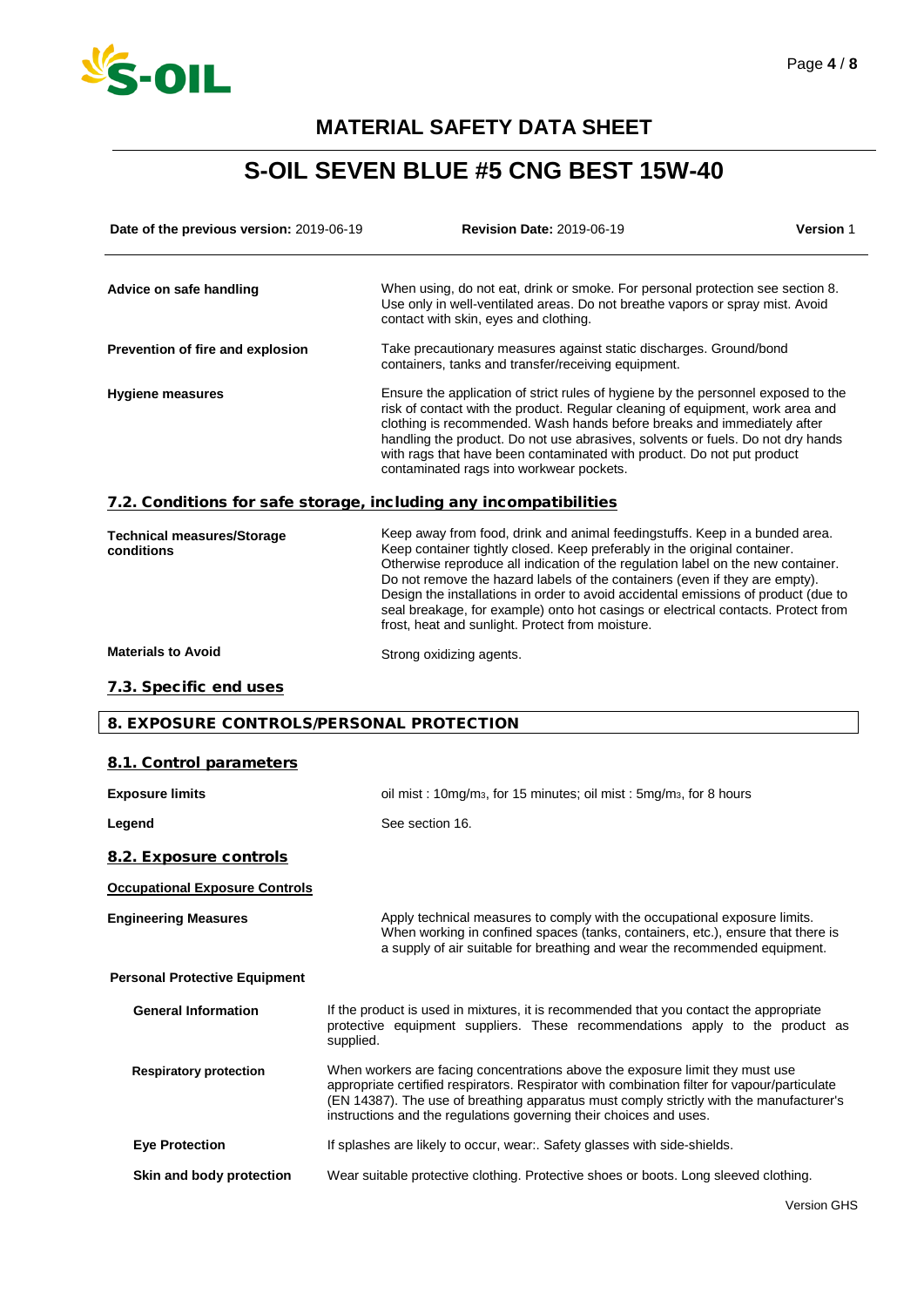

# **S-OIL SEVEN BLUE #5 CNG BEST 15W-40**

**Date of the previous version:** 2019-06-19 **Revision Date:** 2019-06-19 **Version** 1

Hand Protection **Hydrocarbon-proof gloves. Fluorinated rubber. Nitrile rubber. Please observe the** instructions regarding permeability and breakthrough time which are provided by the supplier of the gloves. Also take into consideration the specific local conditions under which the product is used, such as the danger of cuts, abrasion. If used in solution, or mixed with other substances, and under conditions which differ from EN 374, contact the supplier of the EC approved gloves.

**Environmental exposure controls**

**General Information** The product should not be allowed to enter drains, water courses or the soil.

### 9. PHYSICAL AND CHEMICAL PROPERTIES

### 9.1. Information on basic physical and chemical properties

| Color<br>Physical State @20°C<br>Odor                                                                                                                                                                                                   |                                                      | Yellow to amber<br>liquid<br>Characteristic                                                                                                                                                  |                                                      |
|-----------------------------------------------------------------------------------------------------------------------------------------------------------------------------------------------------------------------------------------|------------------------------------------------------|----------------------------------------------------------------------------------------------------------------------------------------------------------------------------------------------|------------------------------------------------------|
| <b>Property</b><br>рH<br>Boiling point/boiling range                                                                                                                                                                                    | <b>Values</b>                                        | <b>Remarks</b><br>Not applicable<br>Not applicable                                                                                                                                           | Method                                               |
| <b>Flash point</b>                                                                                                                                                                                                                      | 224 °C<br>435 °F                                     |                                                                                                                                                                                              | Cleveland Open Cup (COC)<br>Cleveland Open Cup (COC) |
| <b>Evaporation rate</b><br><b>Flammability Limits in Air</b><br><b>Vapor Pressure</b><br>Vapor density<br><b>Density</b><br><b>Water solubility</b><br>Solubility in other solvents<br><b>logPow</b><br><b>Autoignition temperature</b> | 876 kg/m <sup>3</sup><br>Negligible<br>$>250$ °C     | No information available<br>No information available<br>No information available<br>No information available<br>@ 15 °C<br>Insoluble<br>No information available<br>No information available |                                                      |
| Viscosity, kinematic                                                                                                                                                                                                                    | 14.46 mm <sup>2</sup> /s<br>105.6 mm <sup>2</sup> /s | @ 100 °C<br>@ 40 °C                                                                                                                                                                          |                                                      |
| <b>Explosive properties</b>                                                                                                                                                                                                             | Not explosive                                        |                                                                                                                                                                                              |                                                      |
| <b>Oxidizing Properties</b><br>Possibility of hazardous reactions                                                                                                                                                                       | Not applicable<br>Not applicable                     |                                                                                                                                                                                              |                                                      |

### 9.2. Other information

#### 10. STABILITY AND REACTIVITY

### 10.1. Reactivity

**General Information** No information available.

### 10.2. Chemical stability

**Stability.** Stable under recommended storage conditions.

### 10.3. Possibility of hazardous reactions

Hazardous Reactions **None under normal processing.** 

### 10.4. Conditions to Avoid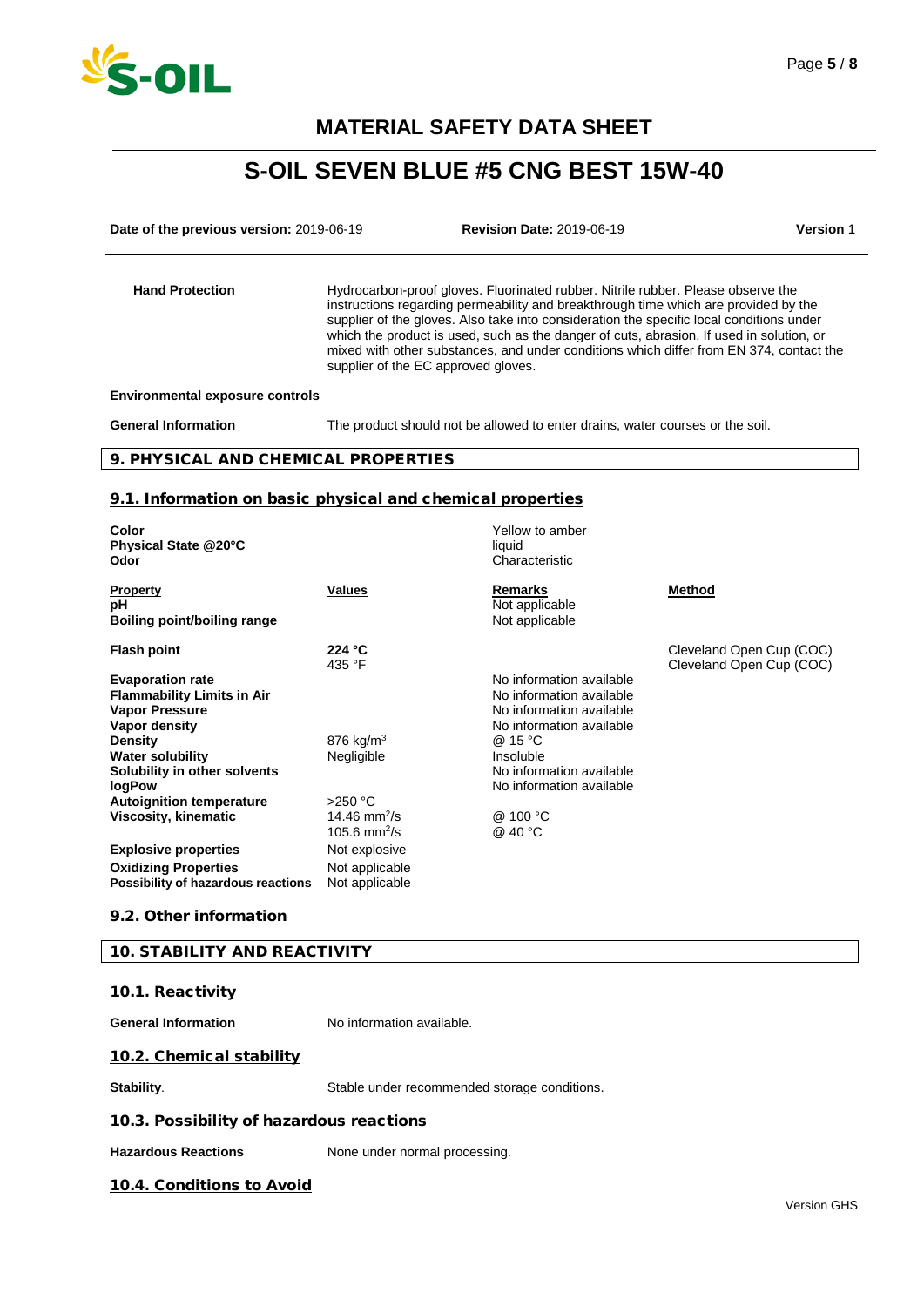

# **S-OIL SEVEN BLUE #5 CNG BEST 15W-40**

| Date of the previous version: 2019-06-19                               |                                 | <b>Revision Date: 2019-06-19</b>                                                                                                                                                                                                | <b>Version 1</b> |
|------------------------------------------------------------------------|---------------------------------|---------------------------------------------------------------------------------------------------------------------------------------------------------------------------------------------------------------------------------|------------------|
|                                                                        |                                 |                                                                                                                                                                                                                                 |                  |
| <b>Conditions to Avoid</b>                                             |                                 | Heat (temperatures above flash point), sparks, ignition points, flames, static electricity.                                                                                                                                     |                  |
| 10.5. Incompatible Materials                                           |                                 |                                                                                                                                                                                                                                 |                  |
| <b>Materials to Avoid</b>                                              | Strong oxidizing agents.        |                                                                                                                                                                                                                                 |                  |
| 10.6. Hazardous Decomposition Products                                 |                                 |                                                                                                                                                                                                                                 |                  |
| <b>Hazardous Decomposition Product</b>                                 | None under normal use.          |                                                                                                                                                                                                                                 |                  |
| <b>11. TOXICOLOGICAL INFORMATION</b>                                   |                                 |                                                                                                                                                                                                                                 |                  |
| 11.1. Information on toxicological effects                             |                                 |                                                                                                                                                                                                                                 |                  |
| <b>Acute toxicity Local effects Product Information</b>                |                                 |                                                                                                                                                                                                                                 |                  |
|                                                                        |                                 |                                                                                                                                                                                                                                 |                  |
| <b>Skin contact</b>                                                    |                                 | . Not classified. High pressure injection of the products under the skin may have very<br>serious consequences even though no symptom or injury may be apparent.<br>. LD50 > 5000mg/kg (Rabbit, Dermal), Practically non-toxic. |                  |
| Eye contact                                                            | . Not classified.               |                                                                                                                                                                                                                                 |                  |
| <b>Inhalation</b>                                                      | respiratory system.             | . Not classified. Inhalation of vapors in high concentration may cause irritation of                                                                                                                                            |                  |
| Ingestion                                                              |                                 | . LD50 > 5000mg/kg (Rat, Oral), Practically non-toxic.                                                                                                                                                                          |                  |
| <b>Acute toxicity - Component Information</b>                          |                                 |                                                                                                                                                                                                                                 |                  |
| <b>Sensitization</b>                                                   |                                 |                                                                                                                                                                                                                                 |                  |
| <b>Sensitization</b>                                                   | Not classified as a sensitizer. |                                                                                                                                                                                                                                 |                  |
| <b>Specific effects</b>                                                |                                 |                                                                                                                                                                                                                                 |                  |
| Carcinogenicity<br><b>Mutagenicity</b><br><b>Reproductive toxicity</b> |                                 | This product is not classified carcinogenic.<br>This product is not classified as mutagenic.<br>This product does not present any known or suspected reproductive hazards.                                                      |                  |
| <b>Repeated Dose Toxicity</b>                                          |                                 |                                                                                                                                                                                                                                 |                  |
| <b>Subchronic toxicity</b>                                             | No information available.       |                                                                                                                                                                                                                                 |                  |
| <b>Target Organ Effects (STOT)</b>                                     |                                 |                                                                                                                                                                                                                                 |                  |
| <b>Target Organ Effects (STOT)</b>                                     | No information available.       |                                                                                                                                                                                                                                 |                  |
| Other information                                                      |                                 |                                                                                                                                                                                                                                 |                  |
| Other adverse effects                                                  |                                 | Characteristic skin lesions (pimples) may develop following prolonged and repeated<br>exposures (contact with contaminated clothing).                                                                                           |                  |

### 12. ECOLOGICAL INFORMATION

### 12.1. Toxicity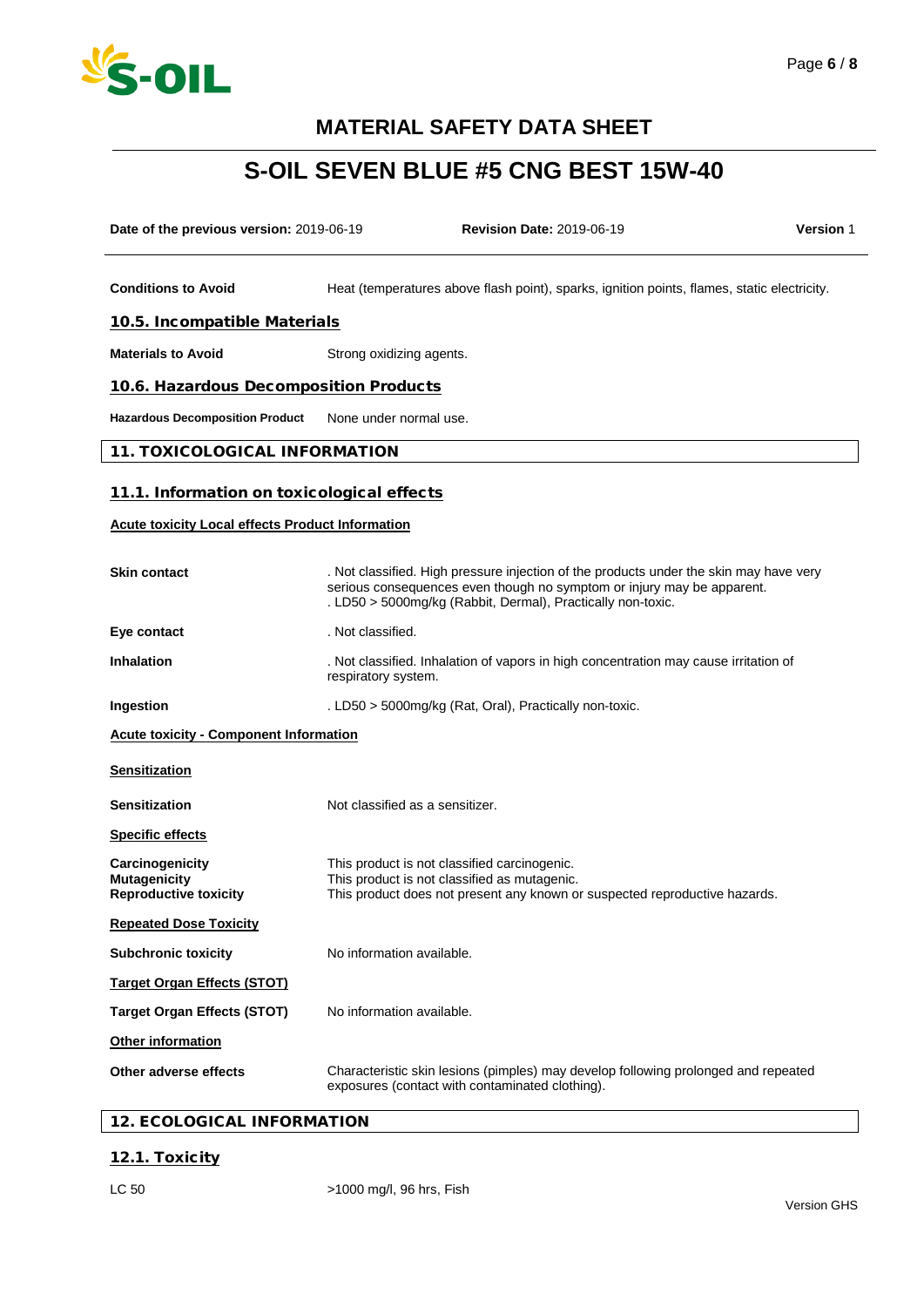

# **S-OIL SEVEN BLUE #5 CNG BEST 15W-40**

| Date of the previous version: 2019-06-19               |                                                             | <b>Revision Date: 2019-06-19</b>                                                                                                                                                                                                                                          | <b>Version 1</b> |
|--------------------------------------------------------|-------------------------------------------------------------|---------------------------------------------------------------------------------------------------------------------------------------------------------------------------------------------------------------------------------------------------------------------------|------------------|
| EC 50<br>IC 50                                         | >1000 mg/l, 48 hrs, Daphnia<br>>1000 mg/l, 72 hrs, Algae    |                                                                                                                                                                                                                                                                           |                  |
| <b>Effects on terrestrial organisms</b>                | No information available.                                   |                                                                                                                                                                                                                                                                           |                  |
| 12.2. Persistence and degradability                    |                                                             |                                                                                                                                                                                                                                                                           |                  |
| <b>General Information</b>                             | No information available.                                   |                                                                                                                                                                                                                                                                           |                  |
| 12.3. Bioaccumulative potential                        |                                                             |                                                                                                                                                                                                                                                                           |                  |
| <b>Product Information</b>                             | No information available.                                   |                                                                                                                                                                                                                                                                           |                  |
| logPow                                                 | No information available                                    |                                                                                                                                                                                                                                                                           |                  |
| <b>Component Information</b>                           | No information available.                                   |                                                                                                                                                                                                                                                                           |                  |
| 12.4. Mobility in soil                                 |                                                             |                                                                                                                                                                                                                                                                           |                  |
| Soil                                                   | mobility.                                                   | Given its physical and chemical characteristics, the product generally shows low soil                                                                                                                                                                                     |                  |
| Air                                                    | Loss by evaporation is limited.                             |                                                                                                                                                                                                                                                                           |                  |
| Water                                                  | Insoluble. The product spreads on the surface of the water. |                                                                                                                                                                                                                                                                           |                  |
| 12.5. Results of PBT and vPvB assessment               |                                                             |                                                                                                                                                                                                                                                                           |                  |
| <b>PBT and vPvB assessment</b>                         | No information available.                                   |                                                                                                                                                                                                                                                                           |                  |
| 12.6. Other adverse effects                            |                                                             |                                                                                                                                                                                                                                                                           |                  |
| <b>General Information</b>                             | No information available                                    |                                                                                                                                                                                                                                                                           |                  |
| <b>13. DISPOSAL CONSIDERATIONS</b>                     |                                                             |                                                                                                                                                                                                                                                                           |                  |
| 13.1. Waste treatment methods                          |                                                             |                                                                                                                                                                                                                                                                           |                  |
| <b>Waste from Residues / Unused</b><br><b>Products</b> | regulations.                                                | Should not be released into the environment. Dispose of in accordance with the<br>European Directives on waste and hazardous waste. Dispose of in accordance with local                                                                                                   |                  |
| <b>Contaminated packaging</b>                          | disposal.                                                   | Empty containers should be taken to an approved waste handling site for recycling or                                                                                                                                                                                      |                  |
| <b>EWC Waste Disposal No.</b>                          | used.                                                       | The following Waste Codes are only suggestions:. 13 01 10. According to the European<br>Waste Catalogue, Waste Codes are not product specific, but application specific. Waste<br>codes should be assigned by the user based on the application for which the product was |                  |
| <b>14. TRANSPORT INFORMATION</b>                       |                                                             |                                                                                                                                                                                                                                                                           |                  |
| <b>ADR/RID</b>                                         | Not regulated                                               |                                                                                                                                                                                                                                                                           |                  |

| <b>IMDG/IMO</b> | Not regulated |
|-----------------|---------------|
|                 |               |